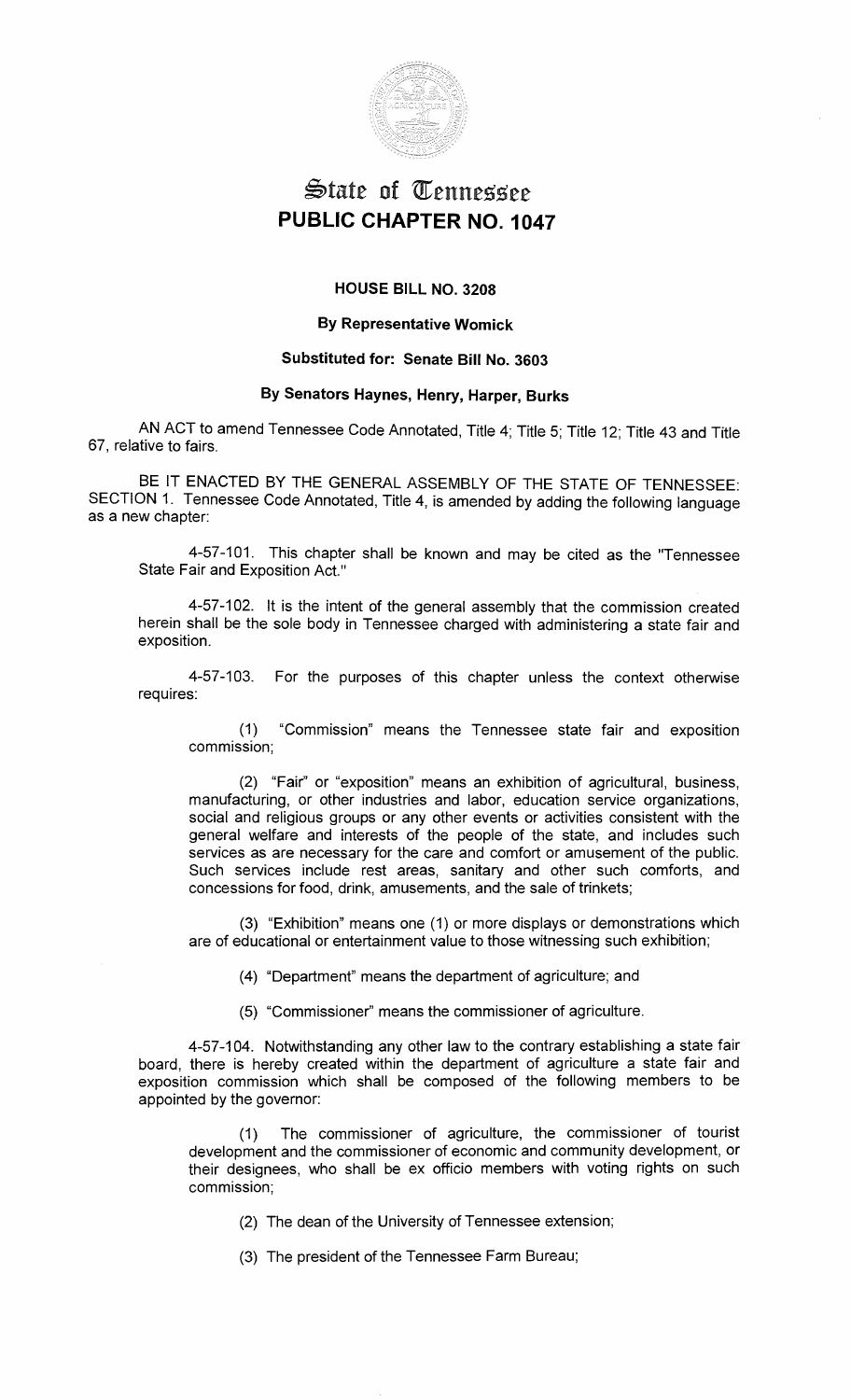(4) One (1) member nominated by the mayor of the host county of the fair or exposition; and

(5) Such other members as the governor may appoint to carry out the purposes of the commission.

4-57-105. The commission is authorized and empowered to:

(1) Contract with a Tennessee not for profit corporation for the purpose of operating, managing and conducting at least one (1) fair or exposition annually, under the supervision of the commission, with such additional fairs, expositions, or exhibitions as the commission determines are in the general public interest;

(2) Enter into any contracts and agreements necessary and do and perform any acts necessary to carry out the purposes of this chapter;

(3) Maintain and manage property held by the state for the purpose of conducting fairs, expositions, and exhibits;

(4) Accept gifts, contributions and bequests of unrestricted funds from individuals, foundations, corporations and other organizations or institutions for the purpose of furthering the objectives of the commission's programs;

Accept on behalf of the state conveyances of property for the purposes of conducting fairs, expositions, and exhibits, subject to any terms and conditions agreed to by the commission;

(6) Sell or convey all or a portion of the property, land, or buildings under its management subject to the approval of the state building commission;

(7) Grant leases on all or any part of the property, land, or buildings under the management of the commission to private or public organizations, which appear to be in the best interests of the state;

(8) Recommend to the commissioner such rules and regulations that should be promulgated in accordance with the provisions of the Uniform Administrative Procedures Act, compiled in title 4, chapter 5, in order to carry out the purposes of the commission; and

(9) Form advisory panels, as needed, from qualified persons within the state to obtain their advice and counsel on matters pertaining to the state fair. Members of these panels shall serve at the will and pleasure of the commission and shall receive no compensation.

4-57-106. The use of the name "Tennessee State Fair" or "Tennessee State Exposition" in Tennessee to denote a fair serving the state shall only be granted by the department of agriculture with the approval of the commission.

4-57-107. The division of state audit shall include as part of its scheduled audit of the department of agriculture a review of the Tennessee state fair and exposition commission including, but not limited to, the commission's authority and function.

SECTION 2. This act shall take effect upon becoming a law, the public welfare requiring

it.